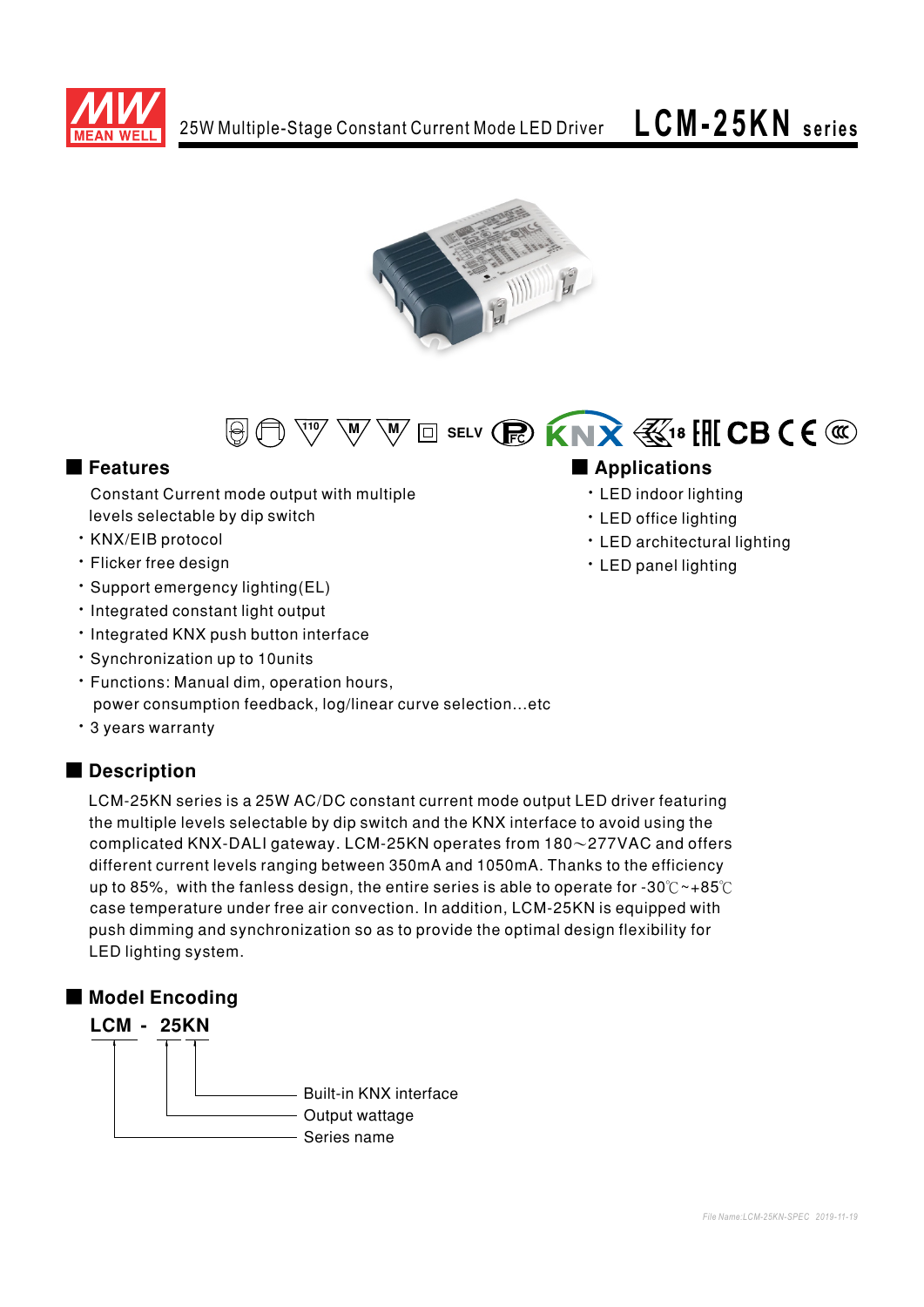

# **SPECIFICATION**

| <b>MODEL</b>                                     |                                                                                                                                                                                                                                                                                                                                                                                                                                                                                                                                                                                                                                                                                                                                                                                                                                                                                                                                                           | LCM-25KN                                                                                                                    |                                                   |           |                |           |           |  |  |  |  |  |
|--------------------------------------------------|-----------------------------------------------------------------------------------------------------------------------------------------------------------------------------------------------------------------------------------------------------------------------------------------------------------------------------------------------------------------------------------------------------------------------------------------------------------------------------------------------------------------------------------------------------------------------------------------------------------------------------------------------------------------------------------------------------------------------------------------------------------------------------------------------------------------------------------------------------------------------------------------------------------------------------------------------------------|-----------------------------------------------------------------------------------------------------------------------------|---------------------------------------------------|-----------|----------------|-----------|-----------|--|--|--|--|--|
|                                                  |                                                                                                                                                                                                                                                                                                                                                                                                                                                                                                                                                                                                                                                                                                                                                                                                                                                                                                                                                           | Current level selectable via DIP switch, please refer to"DIP SWITCH TABLE" section                                          |                                                   |           |                |           |           |  |  |  |  |  |
| <b>OUTPUT</b>                                    | <b>CURRENT LEVEL</b>                                                                                                                                                                                                                                                                                                                                                                                                                                                                                                                                                                                                                                                                                                                                                                                                                                                                                                                                      | 350mA                                                                                                                       | 500mA                                             | 600mA     | 700mA(default) | 900mA     | 1050mA    |  |  |  |  |  |
|                                                  | <b>RATED POWER</b>                                                                                                                                                                                                                                                                                                                                                                                                                                                                                                                                                                                                                                                                                                                                                                                                                                                                                                                                        | 18.9W                                                                                                                       | 25.2W                                             |           |                |           |           |  |  |  |  |  |
|                                                  | DC VOLTAGE RANGE                                                                                                                                                                                                                                                                                                                                                                                                                                                                                                                                                                                                                                                                                                                                                                                                                                                                                                                                          | $6 - 54V$                                                                                                                   | $6 - 50V$                                         | $6 - 42V$ | $6 - 36V$      | $6 - 28V$ | $6 - 24V$ |  |  |  |  |  |
|                                                  | <b>OPEN CIRCUIT VOLTAGE (max.)</b>                                                                                                                                                                                                                                                                                                                                                                                                                                                                                                                                                                                                                                                                                                                                                                                                                                                                                                                        | 59V                                                                                                                         |                                                   |           | 41V            |           |           |  |  |  |  |  |
|                                                  | <b>CURRENT RIPPLE</b>                                                                                                                                                                                                                                                                                                                                                                                                                                                                                                                                                                                                                                                                                                                                                                                                                                                                                                                                     |                                                                                                                             | 5.0% max. @rated current                          |           |                |           |           |  |  |  |  |  |
|                                                  | <b>CURRENT TOLERANCE</b>                                                                                                                                                                                                                                                                                                                                                                                                                                                                                                                                                                                                                                                                                                                                                                                                                                                                                                                                  |                                                                                                                             | ±5%                                               |           |                |           |           |  |  |  |  |  |
|                                                  | <b>SETUP TIME</b><br>Note <sub>.3</sub>                                                                                                                                                                                                                                                                                                                                                                                                                                                                                                                                                                                                                                                                                                                                                                                                                                                                                                                   | 500ms / 230VAC                                                                                                              |                                                   |           |                |           |           |  |  |  |  |  |
|                                                  |                                                                                                                                                                                                                                                                                                                                                                                                                                                                                                                                                                                                                                                                                                                                                                                                                                                                                                                                                           | $220 - 392VDC$<br>$180 - 277$ VAC                                                                                           |                                                   |           |                |           |           |  |  |  |  |  |
|                                                  | <b>VOLTAGE RANGE</b><br>Note.2                                                                                                                                                                                                                                                                                                                                                                                                                                                                                                                                                                                                                                                                                                                                                                                                                                                                                                                            |                                                                                                                             | (Please refer to "STATIC CHARACTERISTIC" section) |           |                |           |           |  |  |  |  |  |
|                                                  | <b>FREQUENCY RANGE</b>                                                                                                                                                                                                                                                                                                                                                                                                                                                                                                                                                                                                                                                                                                                                                                                                                                                                                                                                    | $47 - 63$ Hz                                                                                                                |                                                   |           |                |           |           |  |  |  |  |  |
|                                                  | <b>POWER FACTOR (Typ.)</b>                                                                                                                                                                                                                                                                                                                                                                                                                                                                                                                                                                                                                                                                                                                                                                                                                                                                                                                                | PF≧0.94/230VAC, PF≧0.91/277VAC@full load<br>(Please refer to "POWER FACTOR (PF) CHARACTERISTIC" section)                    |                                                   |           |                |           |           |  |  |  |  |  |
|                                                  | <b>TOTAL HARMONIC DISTORTION</b>                                                                                                                                                                                                                                                                                                                                                                                                                                                                                                                                                                                                                                                                                                                                                                                                                                                                                                                          | THD<20%(@load≧50%/230VAC; @load≧75%/277VAC)<br>(Please refer to "TOTAL HARMONIC DISTORTION(THD)" section)                   |                                                   |           |                |           |           |  |  |  |  |  |
| <b>INPUT</b>                                     | <b>EFFICIENCY (Typ.)</b><br>Note.4                                                                                                                                                                                                                                                                                                                                                                                                                                                                                                                                                                                                                                                                                                                                                                                                                                                                                                                        | 85%                                                                                                                         |                                                   |           |                |           |           |  |  |  |  |  |
|                                                  | <b>AC CURRENT (Typ.)</b>                                                                                                                                                                                                                                                                                                                                                                                                                                                                                                                                                                                                                                                                                                                                                                                                                                                                                                                                  | 0.15A/277VAC<br>0.17A/230VAC                                                                                                |                                                   |           |                |           |           |  |  |  |  |  |
|                                                  | <b>INRUSH CURRENT (Typ.)</b>                                                                                                                                                                                                                                                                                                                                                                                                                                                                                                                                                                                                                                                                                                                                                                                                                                                                                                                              | COLD START 20A(twidth=260µs measured at 50% Ipeak) at 230VAC; Per NEMA 410                                                  |                                                   |           |                |           |           |  |  |  |  |  |
|                                                  | MAX. No. of PSUs on 16A<br><b>CIRCUIT BREAKER</b>                                                                                                                                                                                                                                                                                                                                                                                                                                                                                                                                                                                                                                                                                                                                                                                                                                                                                                         | 26 units (circuit breaker of type B) / 44 units (circuit breaker of type C) at 230VAC                                       |                                                   |           |                |           |           |  |  |  |  |  |
|                                                  | <b>LEAKAGE CURRENT</b>                                                                                                                                                                                                                                                                                                                                                                                                                                                                                                                                                                                                                                                                                                                                                                                                                                                                                                                                    | <0.5mA / 240VAC                                                                                                             |                                                   |           |                |           |           |  |  |  |  |  |
|                                                  | <b>STANDBY POWER</b><br><b>CONSUMPTION Note.5</b>                                                                                                                                                                                                                                                                                                                                                                                                                                                                                                                                                                                                                                                                                                                                                                                                                                                                                                         | < 0.5W                                                                                                                      |                                                   |           |                |           |           |  |  |  |  |  |
|                                                  | <b>SHORT CIRCUIT</b>                                                                                                                                                                                                                                                                                                                                                                                                                                                                                                                                                                                                                                                                                                                                                                                                                                                                                                                                      | Constant current limiting, recovers automatically after fault condition is removed                                          |                                                   |           |                |           |           |  |  |  |  |  |
| <b>PROTECTION</b>                                | <b>OVER TEMPERATURE</b>                                                                                                                                                                                                                                                                                                                                                                                                                                                                                                                                                                                                                                                                                                                                                                                                                                                                                                                                   | Shut down o/p voltage, recovers automatically after temperature goes down                                                   |                                                   |           |                |           |           |  |  |  |  |  |
| <b>FUNCTION</b>                                  | <b>DIMMING</b>                                                                                                                                                                                                                                                                                                                                                                                                                                                                                                                                                                                                                                                                                                                                                                                                                                                                                                                                            | Please refer to "DIMMING OPERATION" section                                                                                 |                                                   |           |                |           |           |  |  |  |  |  |
|                                                  | <b>SYNCHRONIZATION</b>                                                                                                                                                                                                                                                                                                                                                                                                                                                                                                                                                                                                                                                                                                                                                                                                                                                                                                                                    | Please refer to "SYNCHRONIZATION OPERATION" section                                                                         |                                                   |           |                |           |           |  |  |  |  |  |
|                                                  | Tcase=-30 ~ +85°C (Please refer to "OUTPUT LOAD vs TEMPERATURE" section)<br><b>WORKING TEMP.</b>                                                                                                                                                                                                                                                                                                                                                                                                                                                                                                                                                                                                                                                                                                                                                                                                                                                          |                                                                                                                             |                                                   |           |                |           |           |  |  |  |  |  |
|                                                  | <b>MAX. CASE TEMP.</b>                                                                                                                                                                                                                                                                                                                                                                                                                                                                                                                                                                                                                                                                                                                                                                                                                                                                                                                                    | Tcase=+85 $°C$                                                                                                              |                                                   |           |                |           |           |  |  |  |  |  |
| <b>ENVIRONMENT</b>                               | <b>WORKING HUMIDITY</b>                                                                                                                                                                                                                                                                                                                                                                                                                                                                                                                                                                                                                                                                                                                                                                                                                                                                                                                                   | $20 \sim 90\%$ RH non-condensing                                                                                            |                                                   |           |                |           |           |  |  |  |  |  |
|                                                  | <b>STORAGE TEMP., HUMIDITY</b>                                                                                                                                                                                                                                                                                                                                                                                                                                                                                                                                                                                                                                                                                                                                                                                                                                                                                                                            | $-40 \sim +80^{\circ}$ C, 10 ~ 95% RH                                                                                       |                                                   |           |                |           |           |  |  |  |  |  |
|                                                  | <b>TEMP. COEFFICIENT</b>                                                                                                                                                                                                                                                                                                                                                                                                                                                                                                                                                                                                                                                                                                                                                                                                                                                                                                                                  | $\pm 0.03\%$ /°C (0 ~ 50°C)                                                                                                 |                                                   |           |                |           |           |  |  |  |  |  |
|                                                  | VIBRATION                                                                                                                                                                                                                                                                                                                                                                                                                                                                                                                                                                                                                                                                                                                                                                                                                                                                                                                                                 | 10 ~ 500Hz, 2G 10min./1cycle, period for 60min. each along X, Y, Z axes                                                     |                                                   |           |                |           |           |  |  |  |  |  |
|                                                  | <b>SAFETY STANDARDS</b>                                                                                                                                                                                                                                                                                                                                                                                                                                                                                                                                                                                                                                                                                                                                                                                                                                                                                                                                   | CSA C22.2 No.250.13-12, ENEC EN61347-1, EN61347-2-13, EN62384 independent, GB19510.14, GB19510.1,<br>EAC TP TC 004 approved |                                                   |           |                |           |           |  |  |  |  |  |
| <b>SAFETY &amp;</b>                              | <b>KNX STANDARDS</b>                                                                                                                                                                                                                                                                                                                                                                                                                                                                                                                                                                                                                                                                                                                                                                                                                                                                                                                                      | certification                                                                                                               |                                                   |           |                |           |           |  |  |  |  |  |
| <b>EMC</b>                                       | <b>WITHSTAND VOLTAGE</b>                                                                                                                                                                                                                                                                                                                                                                                                                                                                                                                                                                                                                                                                                                                                                                                                                                                                                                                                  | I/P-O/P:3.75KVAC; O/P-KN $\pm$ :500VDC                                                                                      |                                                   |           |                |           |           |  |  |  |  |  |
|                                                  | <b>ISOLATION RESISTANCE</b>                                                                                                                                                                                                                                                                                                                                                                                                                                                                                                                                                                                                                                                                                                                                                                                                                                                                                                                               | I/P-O/P:>100M Ohms / 500VDC / 25℃/70% RH                                                                                    |                                                   |           |                |           |           |  |  |  |  |  |
|                                                  | <b>EMC EMISSION Note.6</b>                                                                                                                                                                                                                                                                                                                                                                                                                                                                                                                                                                                                                                                                                                                                                                                                                                                                                                                                | Compliance to EN55015, EN61000-3-2 Class C(@load ≥ 50%); EN61000-3-3; GB17625.1, GB17743, EAC TP TC 020                     |                                                   |           |                |           |           |  |  |  |  |  |
|                                                  | <b>EMC IMMUNITY</b>                                                                                                                                                                                                                                                                                                                                                                                                                                                                                                                                                                                                                                                                                                                                                                                                                                                                                                                                       | Compliance to EN61000-4-2,3,4,5,6,8,11, EN61547, light industry level(surge immunity Line-Line 2KV), EAC TP TC 020          |                                                   |           |                |           |           |  |  |  |  |  |
|                                                  | <b>MTBF</b>                                                                                                                                                                                                                                                                                                                                                                                                                                                                                                                                                                                                                                                                                                                                                                                                                                                                                                                                               | 213.3K hrs min.                                                                                                             | MIL-HDBK-217F $(25^{\circ}C)$                     |           |                |           |           |  |  |  |  |  |
| <b>OTHERS</b>                                    | <b>DIMENSION</b>                                                                                                                                                                                                                                                                                                                                                                                                                                                                                                                                                                                                                                                                                                                                                                                                                                                                                                                                          | 105*68*23mm (L*W*H)                                                                                                         |                                                   |           |                |           |           |  |  |  |  |  |
| <b>PACKING</b><br>0.173Kg: 72pcs/13.5Kg/1.04CUFT |                                                                                                                                                                                                                                                                                                                                                                                                                                                                                                                                                                                                                                                                                                                                                                                                                                                                                                                                                           |                                                                                                                             |                                                   |           |                |           |           |  |  |  |  |  |
| <b>NOTE</b>                                      | 1. All parameters NOT specially mentioned are measured at 230VAC input, rated current and 25°C of ambient temperature.<br>2. De-rating may be needed under low input voltages. Please refer to "STATIC CHARACTERISTIC" sections for details.<br>3. Length of set up time is measured at first cold start. Turning ON/OFF the driver may lead to increase of the set up time.<br>4. Efficiency is measured at 500mA/50V output set by DIP switch.<br>5. Standby power consumption is measured at 230VAC.<br>6. The driver is considered as a component that will be operated in combination with final equipment. Since EMC performance will be affected by the<br>complete installation, the final equipment manufacturers must re-qualify EMC Directive on the complete installation again.<br>7. The ambient temperature derating of 3.5°C/1000m with fanless models and of 5°C/1000m with fan models for operating altitude higher than 2000m(6500ft). |                                                                                                                             |                                                   |           |                |           |           |  |  |  |  |  |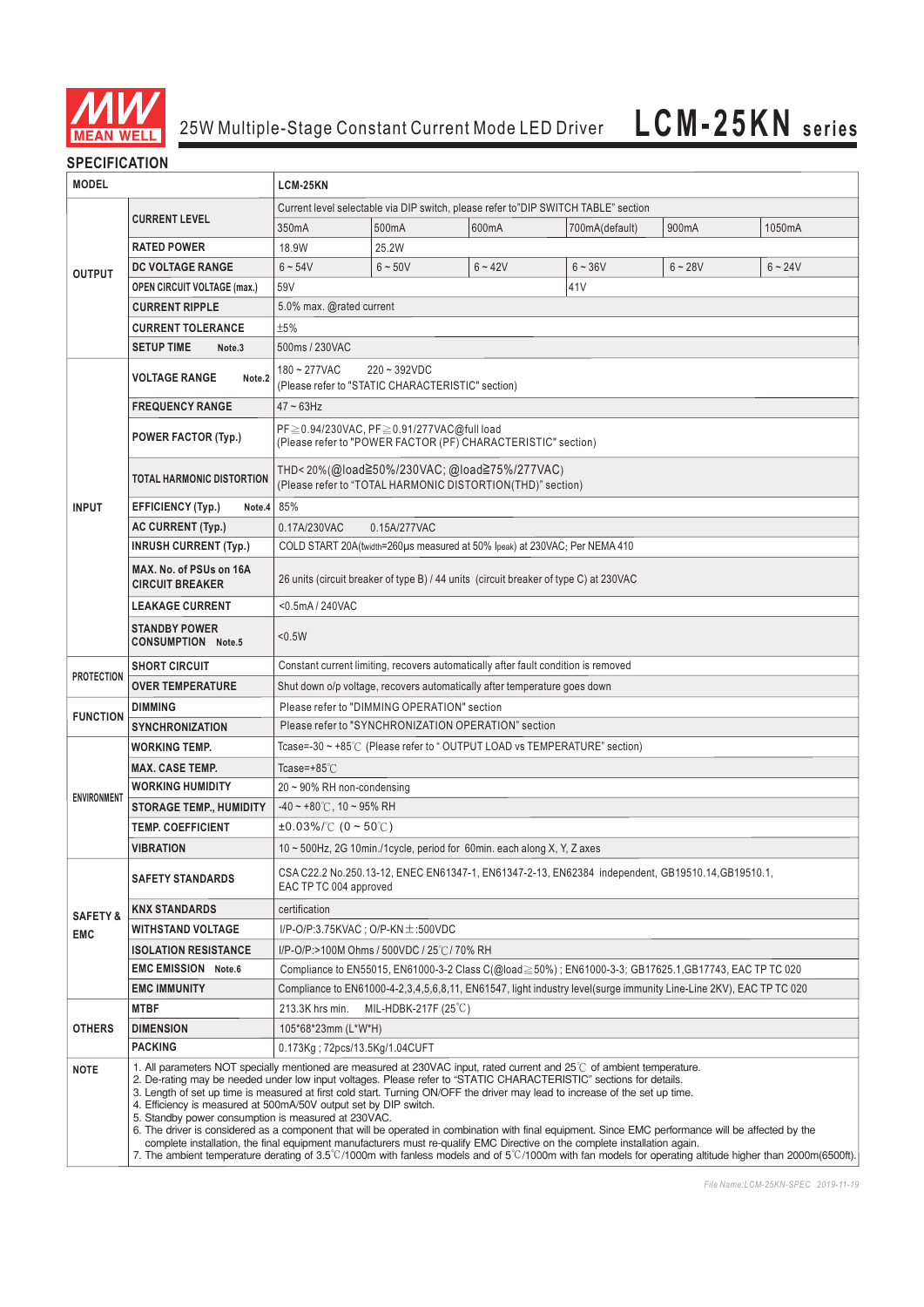

25W Multiple-Stage Constant Current Mode LED Driver

# **LCM-25KN series**



# **DIP SWITCH TABLE**

LCM-25KN is a multiple-stage constant current driver, selection of output current through DIP switch is exhibited below.

| DIP S.W.<br>lo         |    | $\overline{2}$ | 3  | 4    | 5         | 6         | Max.LED<br>voltage |    |
|------------------------|----|----------------|----|------|-----------|-----------|--------------------|----|
| 350mA                  |    |                |    |      |           |           | 54V                |    |
| 500mA                  | ON |                |    |      |           |           | 50V                |    |
| 600mA                  | ON | ON             |    |      |           |           | 42V                | ЭN |
| 700mA(factory default) | ON | <b>ON</b>      | ON | ---- | $- - - -$ | <b>ON</b> | 36V                |    |
| 900mA                  | ON | ON             | ON | ON   |           | ON        | <b>28V</b>         |    |
| 1050mA                 | ON | ON             | ON | ON   | ON        | <b>ON</b> | <b>24V</b>         |    |



More current options through DIP switch are listed below.

| DIP S.W.<br>١o |      | 2         | 3 | 4  | 5 | 6 | Max.LED<br>voltage |
|----------------|------|-----------|---|----|---|---|--------------------|
| 450mA          | ---- | <b>ON</b> |   |    |   |   | 54V                |
| 550mA          |      |           |   | ON |   |   | 46V                |
| 800mA          | ON   | ON        |   | ON |   |   | 31V                |

Note : The Max. LED voltage connected at the output should be always less than the table above.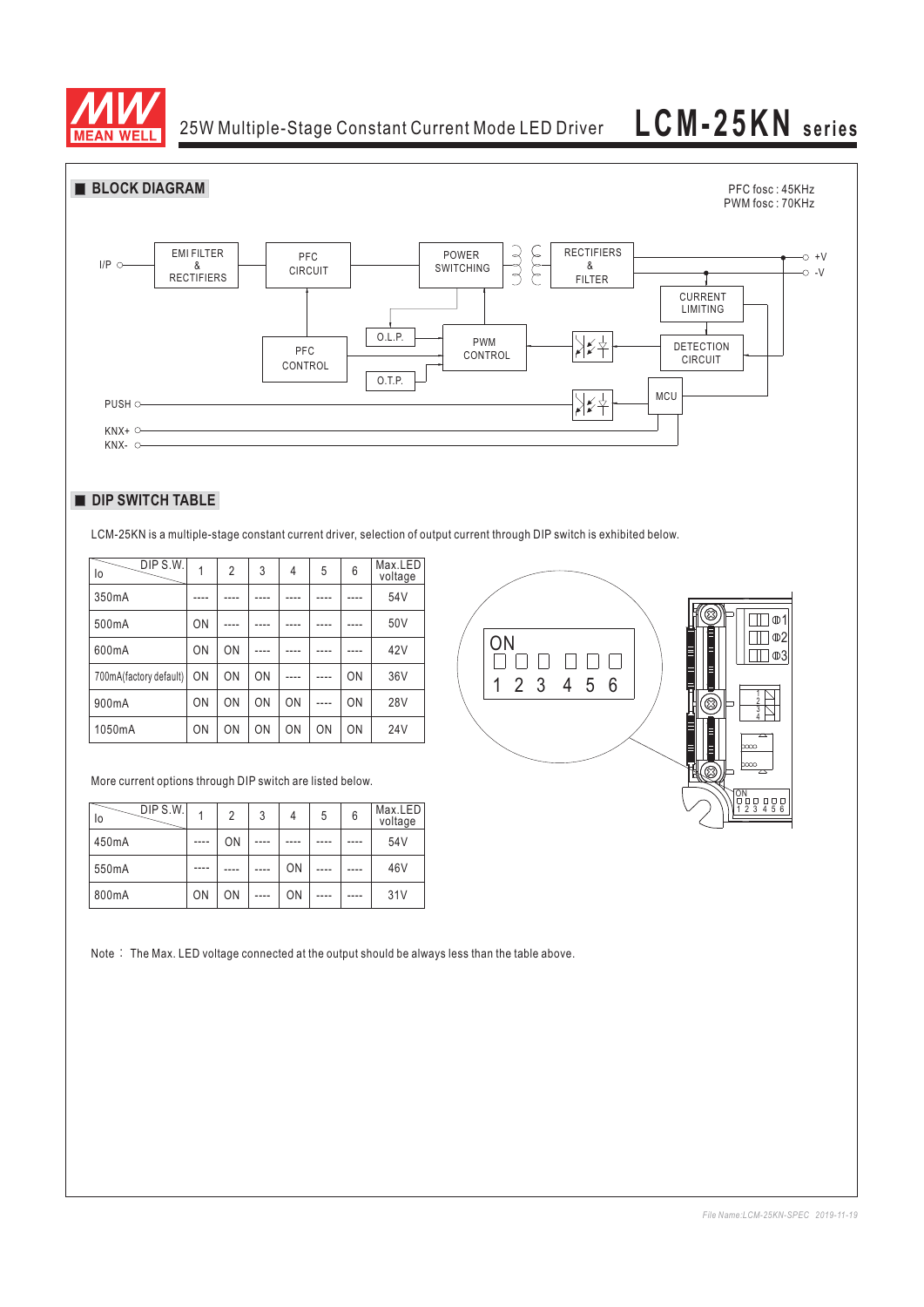

# **DIMMING OPERATION**

## ※ **KNX interface**

- Apply KNX Bus cable between KNX+ and KNX-
- The application program(database) can be downloaded via Online Catalogs from ETS or via http://www.meanwell.com/productCatalog.aspx

| <b>Parametrization options</b> | <b>Description</b>                                                                                                                                                                                                                |  |  |  |
|--------------------------------|-----------------------------------------------------------------------------------------------------------------------------------------------------------------------------------------------------------------------------------|--|--|--|
| Switch functions               | • Turn on brightness<br>• Dimming speed for turn on/off<br>• Switch telegram and status<br>· Switch on/off delay                                                                                                                  |  |  |  |
| Dimming                        | • Dimming speed for 0~100%<br>• Allow switch on via relative dimming<br>• Push dimming with AC inut port<br>· Block object for push dimming                                                                                       |  |  |  |
| <b>Brightness value</b>        | • Dimming speed for transition brightness values<br>• Permit set switch on and off brightness via value<br>• Brightness value and status                                                                                          |  |  |  |
| Fault message                  | • Lamp fault<br>• AC/DC input monitor fault messages                                                                                                                                                                              |  |  |  |
| Other functions                | · Reaction on KNX voltage failure/recovery<br>· Power-On level<br>• Dimming curve select(linear/log)<br>· Synchronous dimming output<br>· Block function(Block1&Block2)<br>· Staircase lighting function (multi-stage switch-off) |  |  |  |
| General function               | • Cyclic monitoring telegram (In operation)                                                                                                                                                                                       |  |  |  |
| 8 Scenes                       | • Recall and save via KNX with 8-bit telegram                                                                                                                                                                                     |  |  |  |
| Operating hours & CLO          | • Operating hours counter<br>• Constant light out (5 scheduled divisions)                                                                                                                                                         |  |  |  |
| Power consumption feedback     | • Power consumption report                                                                                                                                                                                                        |  |  |  |

### ※**PUSH dimming or AC/DC input monitor(Primary side)**

### ◎ **PUSH dimming**



The detail function of PUSH dimming, please refer to the database.

Up to 10 drivers can perform the PUSH dimming at the same time when utilizing one common push button.

The maximum length of the cable from the push button to the last driver is 20 meters.

The additive push button can be connected only between the PUSH terminal, as displayed in the diagram, and AC/L (in brown or black); it will lead to short circuit if it is connected to AC/N.

- In case the PUSH dimming is set locally, up to 10 drivers can perform the PUSH dimming at the same time when utilizing one common push button.
- In case the PUSH dimming is set independently via ETS, the number of drivers is done through group address and determined by the ETS project designer.





KNX Bus need to connected when using AC/DC input monitor

The detail function of AC/DC input monitor, please refer to the database.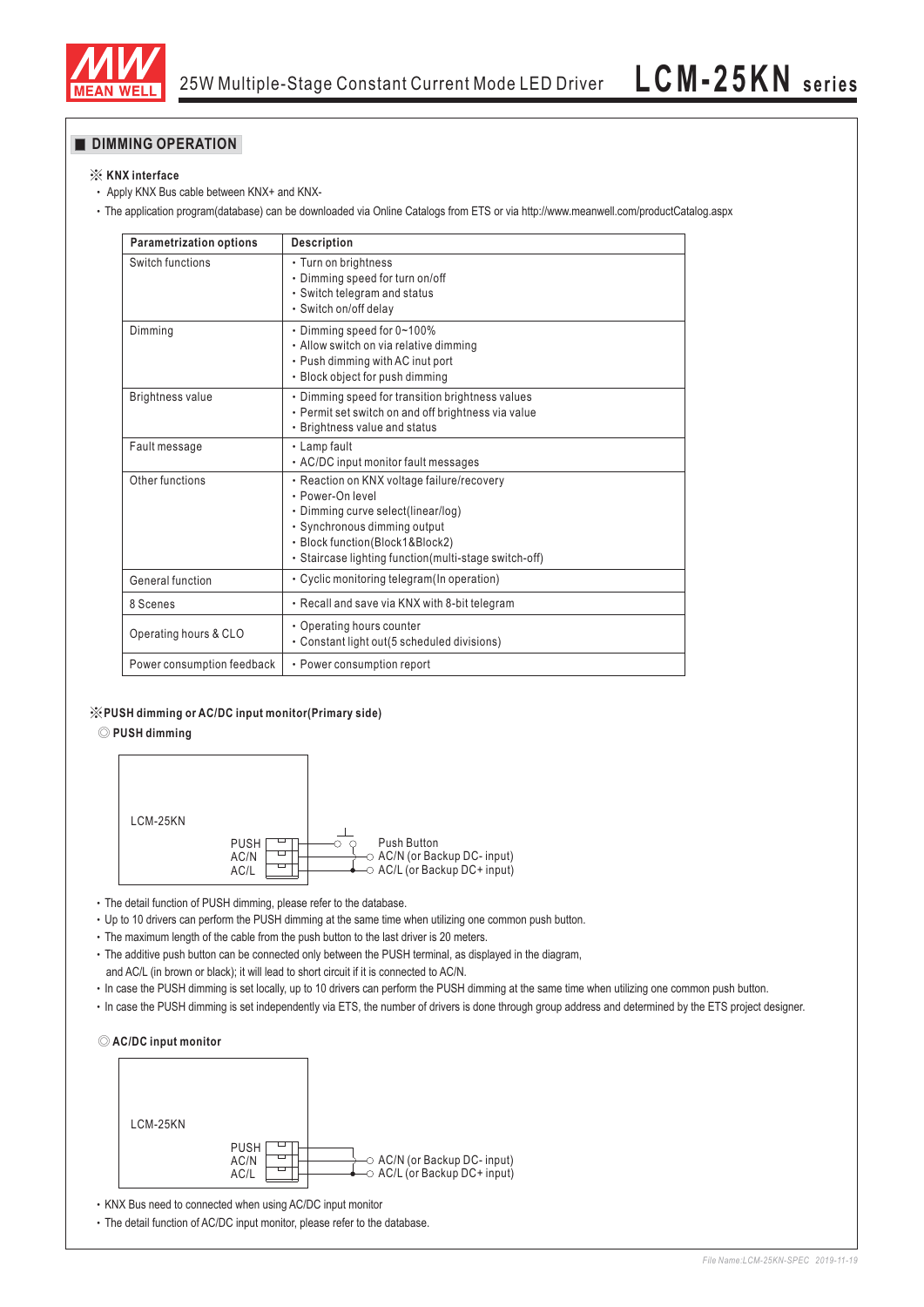

## **SYNCHRONIZATION OPERATION**

- Synchronization up to 10 drivers (1 master + 9 slaves)
- Dimming operating range : 10%~100%
- Sync cable length : < 5m
- Sync cable type : Flat cable
- $\cdot$  Sync cable cross section area : 22 24 AWG (0.2~0.3mm<sup>2</sup>)



NOTE: 1. Please make sure all units are set to 100% dimming setting (factory default) before synchronizing.

2. Min. Dimming operating range depends on database setting.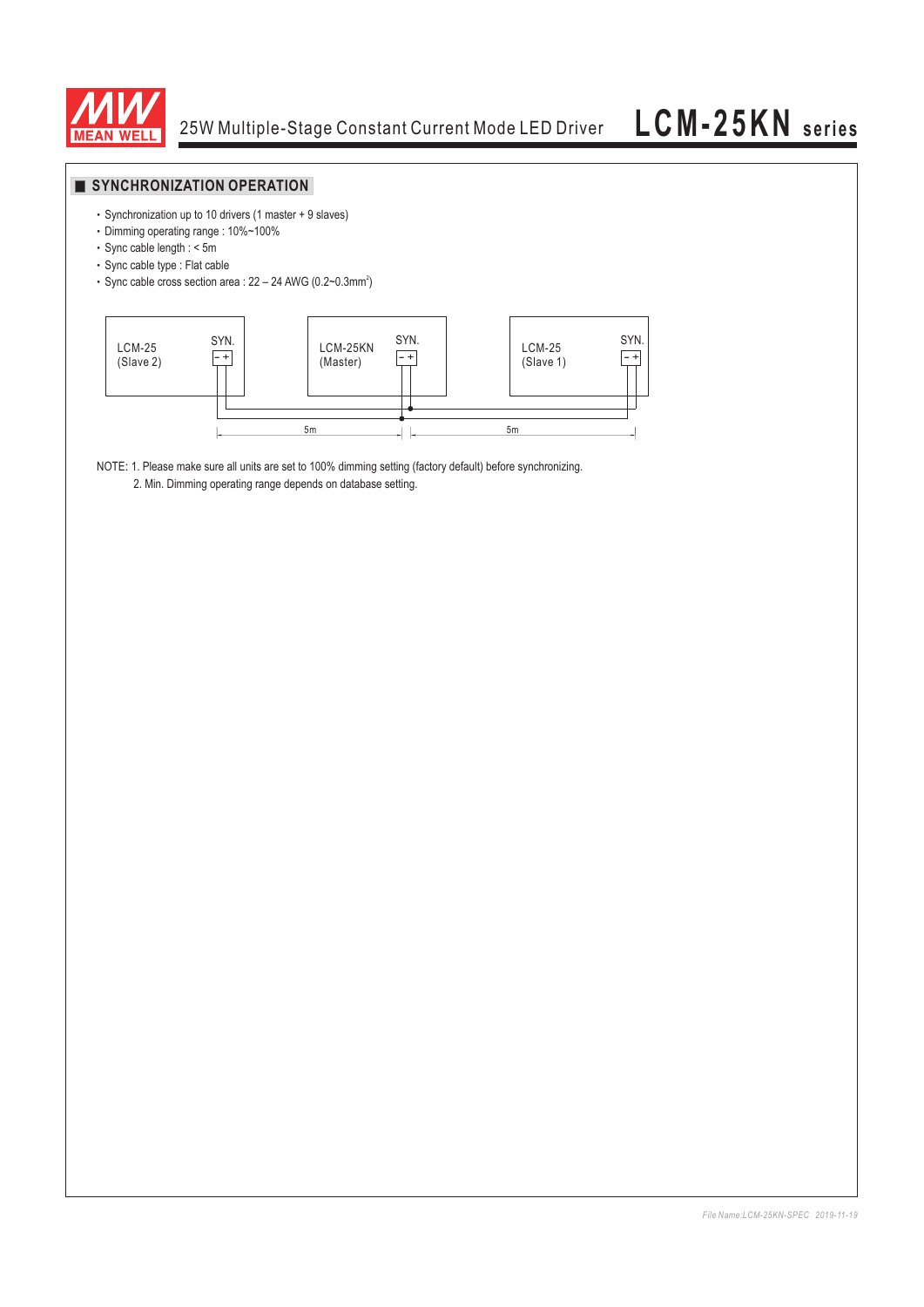

25W Multiple-Stage Constant Current Mode LED Driver

**LCM-25KN series**

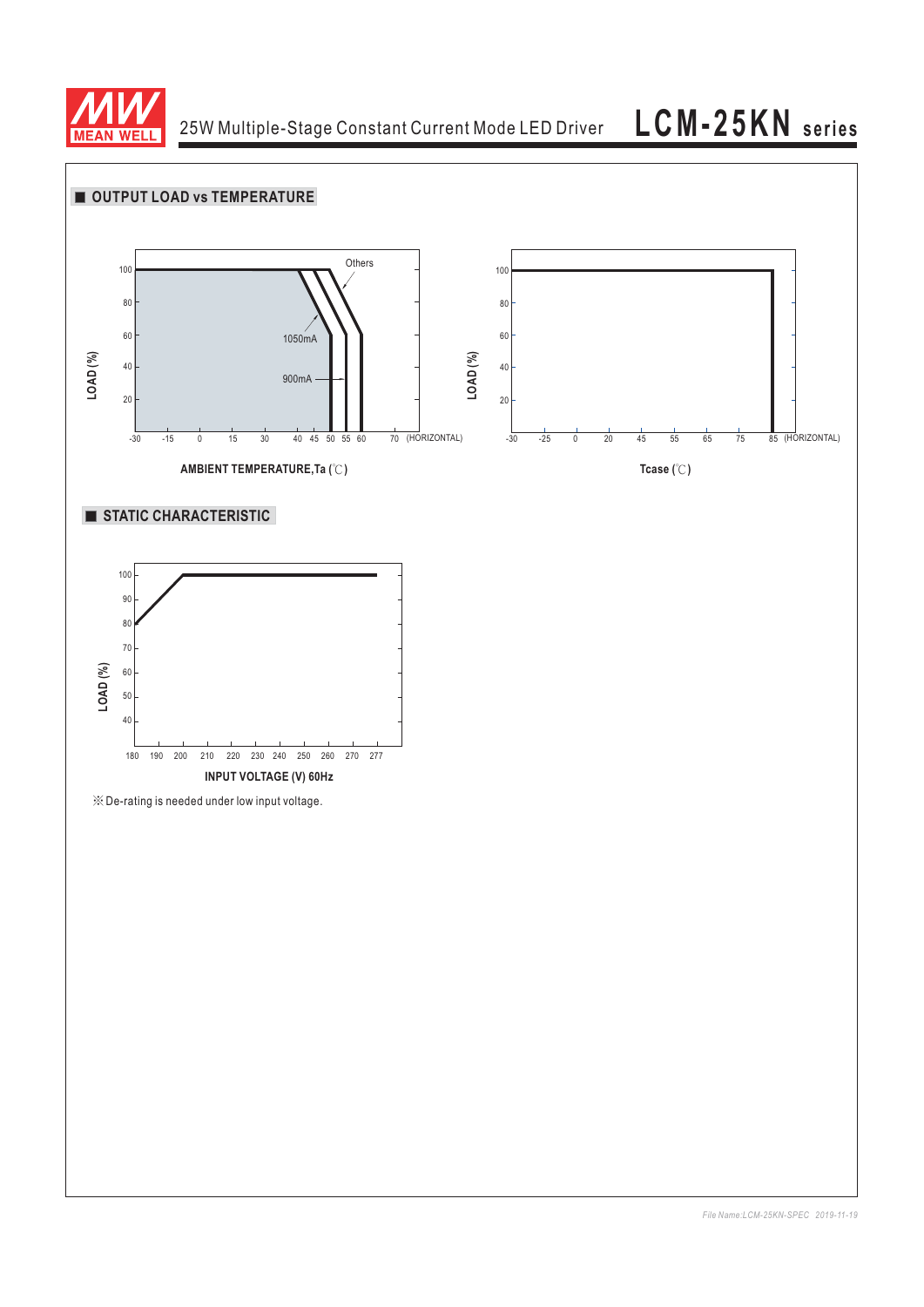

25W Multiple-Stage Constant Current Mode LED Driver **LCM-25KN series**



LCM-25KN series possess superior working efficiency that up to 86% can be reached in field applications. ※ Tcase at 75℃



*File Name:LCM-25KN-SPEC 2019-11-19*